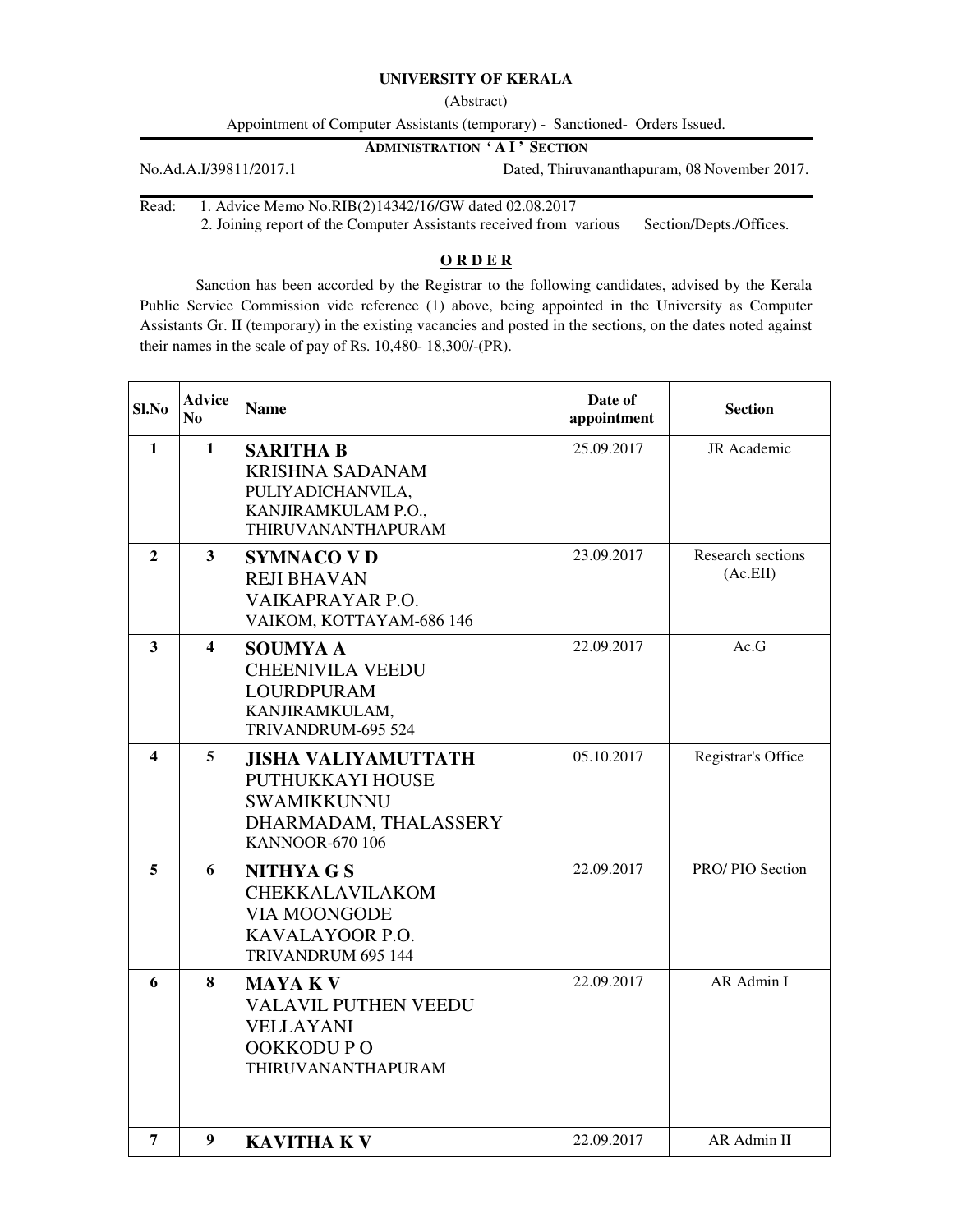|    |    | TC 37/236, URA-24<br><b>GARUDA APARTMENT</b><br><b>VADAKKENADA</b><br>EAST FORT, FORT P.O.<br>TRIVANDRUM -695 023              |            |                          |
|----|----|--------------------------------------------------------------------------------------------------------------------------------|------------|--------------------------|
| 8  | 11 | <b>SHOJI JAMES</b><br>17/268,<br>THOTTATHU VILAKAM<br>VEEDUPIRAYIL<br>PEYAD P.O., THIRUVANANTHAPURAM                           | 28.09.2017 | AR Admin IV              |
| 9  | 12 | <b>CHANDINI A</b><br><b>M S S MANDIRAM</b><br>KANCHIYOORKONAM<br>KATTAKADA P.O.<br>THIRUVANANTHAPURAM-695 572                  | 22.09.2017 | Ad AVII                  |
| 10 | 13 | <b>KRISHNA PRIYA P</b><br>PLAKKOTTUVILA VEEDU<br>PANGALUKADU<br>KOLLAM- 691 536                                                | 25.09.2017 | SDE Admn                 |
| 11 | 14 | <b>SHEEBA MOYARATH</b><br><b>THAYYIL HOUSE</b><br><b>MANANTHERY</b><br><b>KANNUR-670 643</b>                                   | 25.09.2017 | DPD's Office             |
| 12 | 16 | <b>SHAJUSHA A</b><br><b>AMANA MANZIL</b><br><b>ARAMPALLY</b><br>CHULLIMANOOR,<br>THIRUVANANTHAPURAM                            | 22.09.2017 | Finance (FC &D)          |
| 13 | 18 | <b>SREEKANTH TV</b><br><b>THAIVALAPPIL HOUSE</b><br><b>KELOTH</b><br>PAYYANUR, KANNUR- 670 307                                 | 05.10.2017 | EG III (PG Semester)     |
| 14 | 20 | <b>ANILPRABHA R</b><br><b>RIBUILDING</b><br><b>KAVIRAJAPURAM</b><br>MOOZHY, PANAVOOR P.O.<br>NEDUMANGAD,<br>THIRUVANANTHAPURAM | 25.09.2017 | <b>Examination Store</b> |
| 15 | 21 | <b>CHINCHU VARGHESE</b><br><b>MANATHUSSERY</b><br><b>CHERTHALA</b><br>THYCATTUSSERY P.O.<br>ALAPPUZHA - 688 528                | 25.09.2017 | EG VI B                  |
| 16 | 22 | <b>JAUHARA M</b><br><b>NELLIMALA HOUSE</b><br><b>VILAKKODE</b><br><b>KANNUR-670703</b>                                         | 25.09.2017 | DDI & DDII               |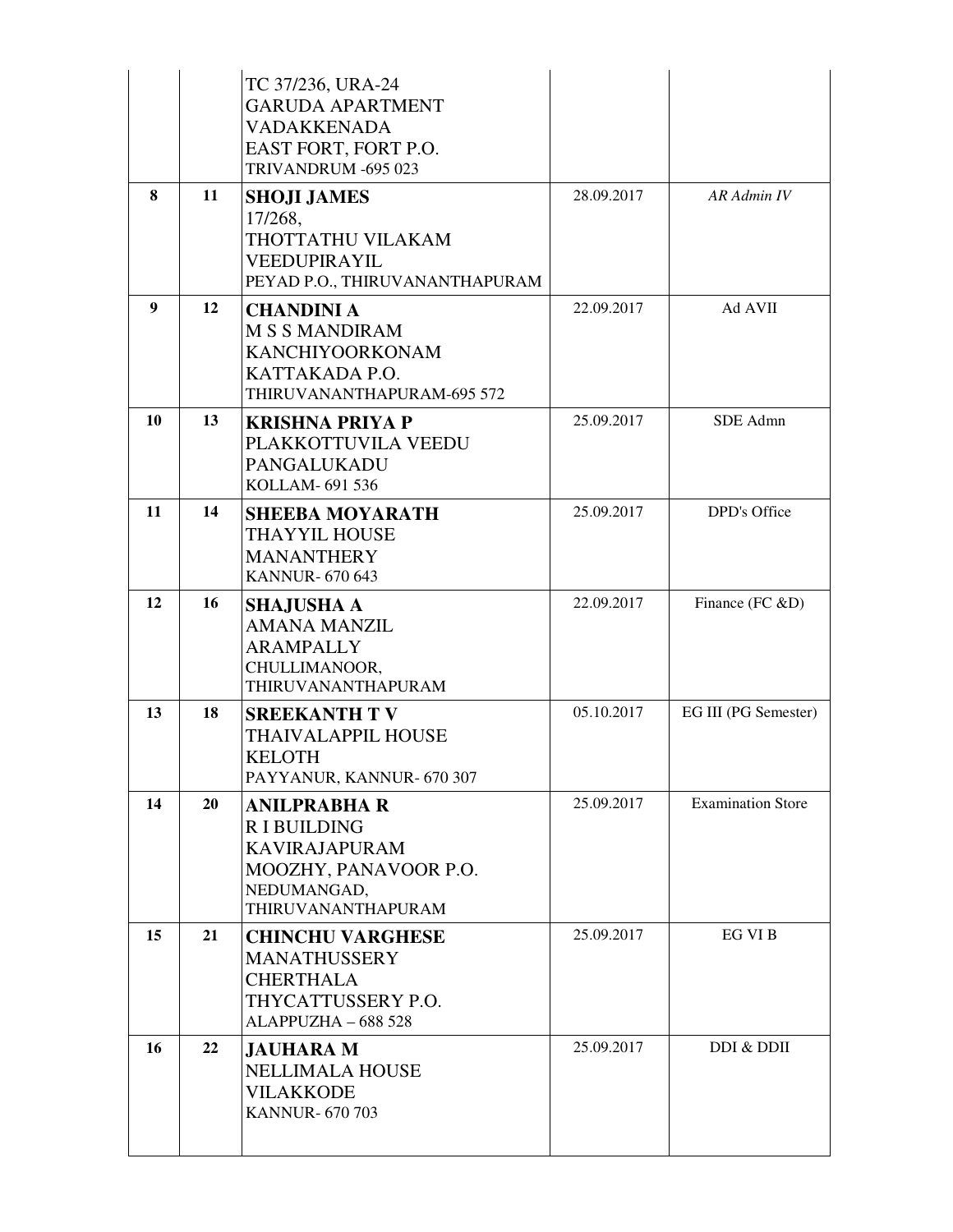| 17 | 23 | <b>DIVYA A S</b><br><b>A S BHAVAN</b><br><b>DURGA NAGAR</b><br>KAVUVILA, THANNIMOODU<br>THIRUVANANTHAPURAM-695 123                    | 22.09.2017 | <b>CBCSS</b> Tabulation                |
|----|----|---------------------------------------------------------------------------------------------------------------------------------------|------------|----------------------------------------|
| 18 | 24 | <b>GOPI KOZHITHODIKA</b><br>PERULIPPARA (HOUSE)<br><b>AREACODE</b><br><b>URANGATTIRI</b><br>MALAPPURAM- 673 639                       | 25.09.2017 | <b>ES</b> Tabulation                   |
| 19 | 28 | <b>NINO GEORGE</b><br><b>SHAJ BHAVAN</b><br>NEDUMANGAD,<br><b>CHULLIMANOOR PO</b><br>THIRUVANANTHAPURAM-695 541                       | 22.09.2017 | Hologram section                       |
| 20 | 29 | <b>GEETHU V G</b><br><b>VENGALIL HOUSE</b><br>KUTTIPLANGADU P.O.<br><b>IDUKKI-686514</b>                                              | 25.09.2017 | <b>DSS</b>                             |
| 21 | 32 | <b>MEERA B R</b><br><b>SANDRAM</b><br><b>GANAPATHIPURAM</b><br>VALIYAKATTAKKAL<br><b>VENJARAMOODU</b><br>THIRUVANANTHAPURAM- 695607   | 23.09.2017 | <b>PRC</b>                             |
| 22 | 33 | <b>ANCY MS</b><br><b>A R MANZIL</b><br><b>MEENKONAM</b><br>KATTUMPURAM P.O.<br>THIRUVANANTHAPURAM- 695608                             | 25.09.2017 | Administration<br>Kariavattom          |
| 23 | 35 | SHIJINI P V<br>REVATHY NILAYAM<br>THAIKADAPPURAM P.O.<br><b>KASARGOD-671314</b>                                                       | 25.09.2017 | <b>Finance Sections</b><br>(Finance I) |
| 24 | 36 | <b>SARITHA S S</b><br><b>SARITHA SADANAM</b><br><b>ENNAZHIKODU</b><br>RUSSELPURAM P.O.<br>BALARAMAPURAM,<br>THIRUVANANTHAPURAM-695508 | 25.09.2017 | <b>University Press</b>                |

Orders are issued accordingly.